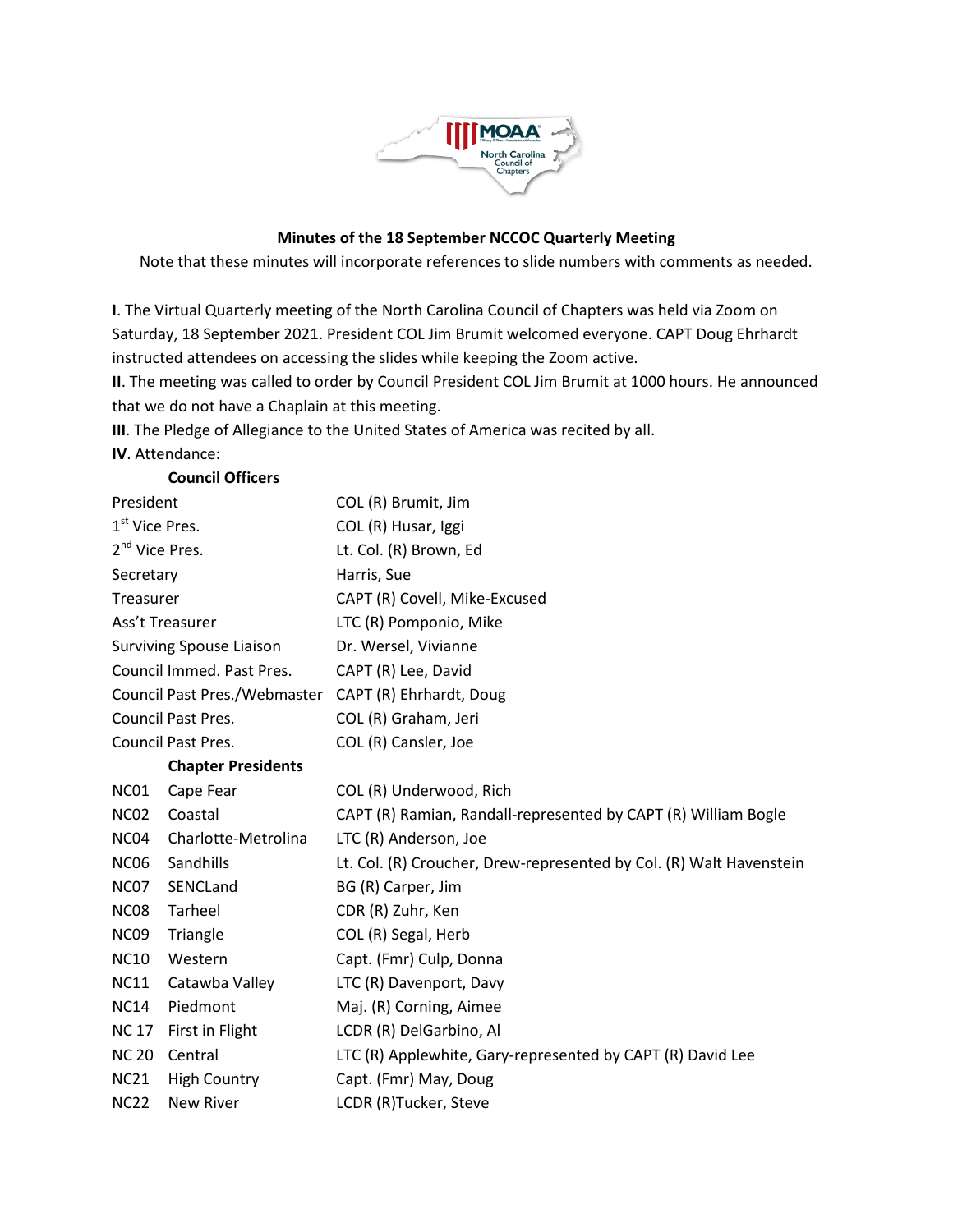Coast Guard Eliz. City Satellite LCDR Sardone, Amanda

**V**. Approval of 15 May 2021 Quarterly Council Minutes: **CAPT David Lee made a motion to approve the minutes.** COL Herb Segal seconded the motion. The minutes were approved unanimously by a show of hands.

**VI**. Treasurer's Report: Assistant Treasurer LTC Mike Pomponio presented the treasurer's report (**slides 07 through 10)**.

**VII.** CAPT David Lee, Chairman of the Nominating Committee presented the slate of officers for 2022- 2023. **(slide 11)** He thanked other members of the committee who met several times over the summer : BG Jim Carper, COL Jeri Graham, COL Iggi Husar and Capt. Donna Culp. The Slate of Officers is:

- President CW4 Jay Garbus, Charlotte-Metrolina Chapter
- **•** 1<sup>st</sup> Vice President CDR Ken Klassen, SENCLand Chapter
- 2<sup>nd</sup> Vice President LCDR Mark Sandivigen, Coastal Carolina Chapter

COL Jim Brumit asked for nominations from the floor for President. **Receiving none, COL Herb Segal moved the nominations be closed.** ???? (not identified) seconded the motion and it passed. CW4 Garbus is elected Council President unanimously.

COL Brumit asked for nominations from the floor for 1<sup>st</sup> Vice President. **BG Jim Carper moved that the** nominations be closed. Lt. Col Ed Brown seconded it and it passed. CDR Klassen is elected Council 1<sup>st</sup> Vice President unanimously.

COL Brumit asked for nominations from the floor for 2nd Vice President. **LTC Joe Anderson moved to close the nominations.** BG Jim Carper seconded it and it passed. LCDR Sandivigen is elected Council 2nd Vice President unanimously.

COL Brumit congratulated the newly elected officers and thanked them for stepping up. He thanked the nominating committee for their hard work.

**VIII.** CAPT David Lee mentioned that Jay Garbus was interviewed by WSOC TV and gave a professional and emotional interview about his experience with the aftermath of the plane hitting the Pentagon on 9/11. LTC Joe Anderson added that there was also a newspaper article about Jay's experience and some excerpts are included in the most recent Charlotte-Metrolina Chapter newsletter. Both can be accessed via the internet.

**IX.** Status of the Council Goals and Objectives for 2021: COL Jim Brumit introduced COL Iggi Husar who thanked Council officers as well as Chapter legislative chairs for their cooperation in achieving legislative goals. **(slides 13-18)** Accomplishments include the appointment of Lt. Gen Walter Gaskin as the Secretary of the Department of Military and Veterans Affairs. The Occupational Therapist interstate licensure agreement and DMV deployed armed forces exemptions bill were signed. These work toward making North Carolina a military friendly state and **slide 15** shows the status of other bills. We are still hopeful of passing the income tax for all retirees and appropriations bills since there is no end date for our General Assembly. Our Top Three National MOAA Legislative Goals are on **slide 16**. We have worked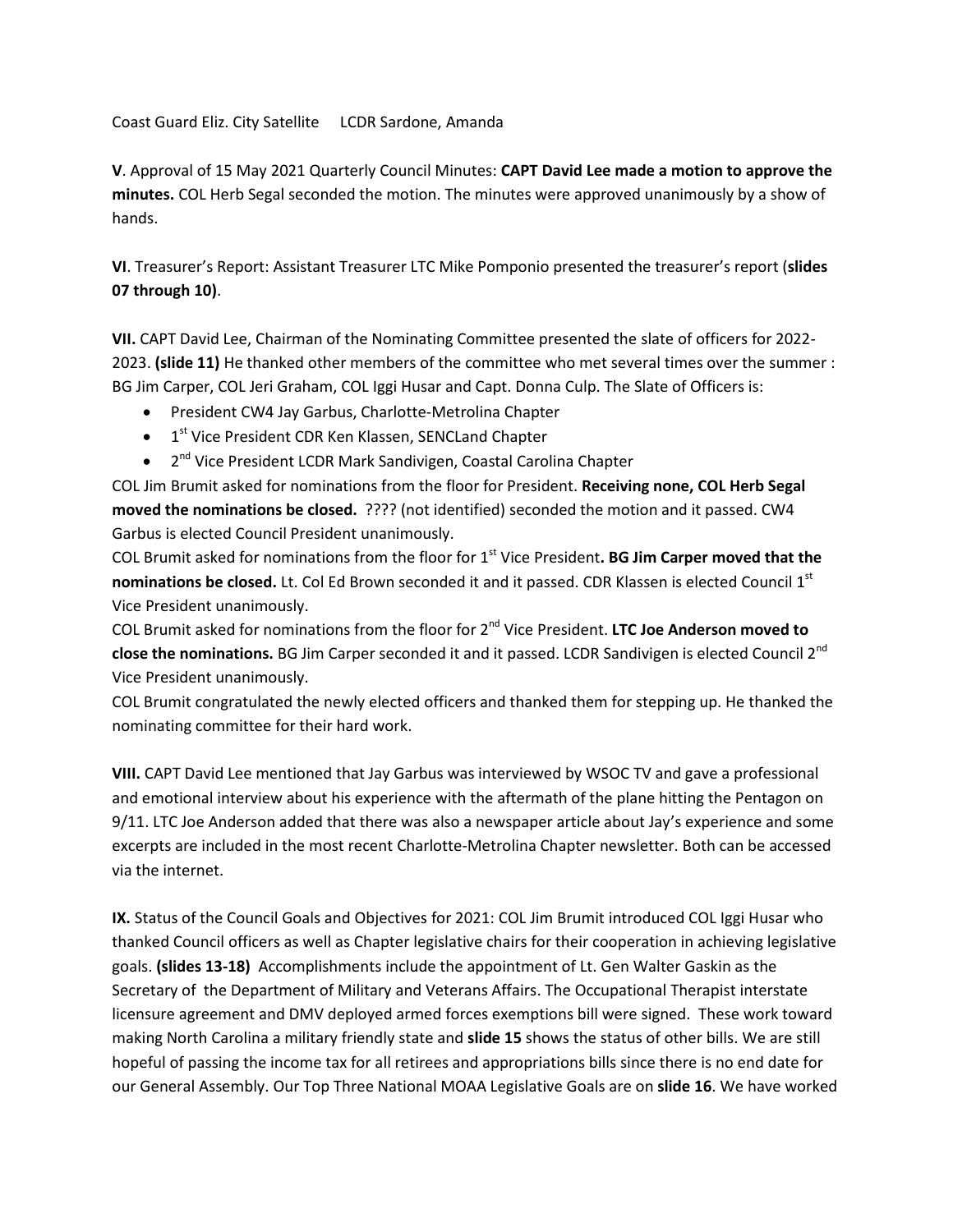on them and contacted legislators. We are optimistic that the Toxic Exposure bill and Tricare for Young Adults will become law. DSLO Issues are outlined on **slide 17**. CAPT Barry Coyle recommended that HB 53, Educational Changes for Military Connected Students be added to accomplishments. It provides instate tuition continuity for military dependents whose parents move to another state and was signed in April. COL Jeri Graham noted that we have had a Department of Military and Veterans Affairs but it has been underfunded. COL Herb Segal noted that we need to focus on the 83% of legislators who have NO military experience and especially newly elected legislators without military experience are prime targets. COL Husar pointed out the link on **slide 18** to learn more about DSLO and COL Jeri Graham said that a webinar has been arranged explaining DSLO and will be on the national website. Our overall goal is for North Carolina to become a military friendly state. Dr. Vivianne Wersel commented that Lt. Gen. Gaskin is an excellent choice to lead the Department of Military and Veterans Affairs. He is an incredible leader and is very well respected. Capt. Donna Culp said that the chapter's speaker, Senator Chuck Edwards was amazed at how much the local chapter is involved in the veterans' community and had not ever heard the MOAA motto "Never Stop Serving" but is impressed with it.

**X.** COL Jim Brumit introduced Lt. Col Ed Brown, 2<sup>nd</sup> Vice President and Chair of the Membership/Retention Committee. He thanked the members of the committee, COL Al Schroetel, Capt. Donna Culp and Maj. Aimee Corning as well as chapter chairmen for all their hard work to get us to the point where we are. He refers to **(slides 19-24)**. **Slide 20** outlines goals for 2021. The first goal of 11 national Membership Chapters is only two short, but we have three chapters that are just a couple people away from that. The goal to decrease non-National Members, we have reclaimed 66 of the 86 this year, and our current number of 20 is considerable below the 232 of 18 months ago. The third goal of adding 200 new members, we maintained membership AND added 104, even through Covid. Our membership numbers are higher now that when we started with Covid. The goal of establishing five satellites was hindered by Covid, but we have one new satellite established and several others are ongoing. The Incentive Program for new members **(slide 21)** was successful for ten chapters who recruited less than 25% of their total membership and two of those chapters, Coastal Carolina Chapter and First in Flight Chapter, both exceeded recruiting more than 25% of their membership. **Slides 22 and 23** remind you of bonuses/incentives available to you from National MOAA. Five Star LOE awardees NC Council and eight chapters are listed on **slide 24**. Congratulations to all. We currently have 1336 members statewide. COL Brumit stated that we have made a lot of progress in the membership arena. This is not a good time to hold "Meet and Greets" due to Covid. This is the primary reason we only have one satellite established, and that is in Goldsboro. Meet and Greets that had been scheduled had to be postponed.

**XI**. Dr. Vivianne Wersel, Surviving Spouses Liaison for the Council was introduced and welcomed to the Council. She is a member of Western Carolina Chapter and serves on the advisory committee for Surviving Spouses on National MOAA. **(Slides 25-30)**. She is familiar with title 10 and Title 38, has a military background and knows the complex system well. Her goals **(slide 26)** begin from a clean slate and involve every NC Chapter having a real Surviving Spouse Liaison with an email address by January. **Slide 27** outlines Dr. Wersel's goal of communicating with chapters via email and quarterly newsletters and **slide 28** details her goal of increasing Surviving Spouse membership. **(Slide 29)** Surviving Spouse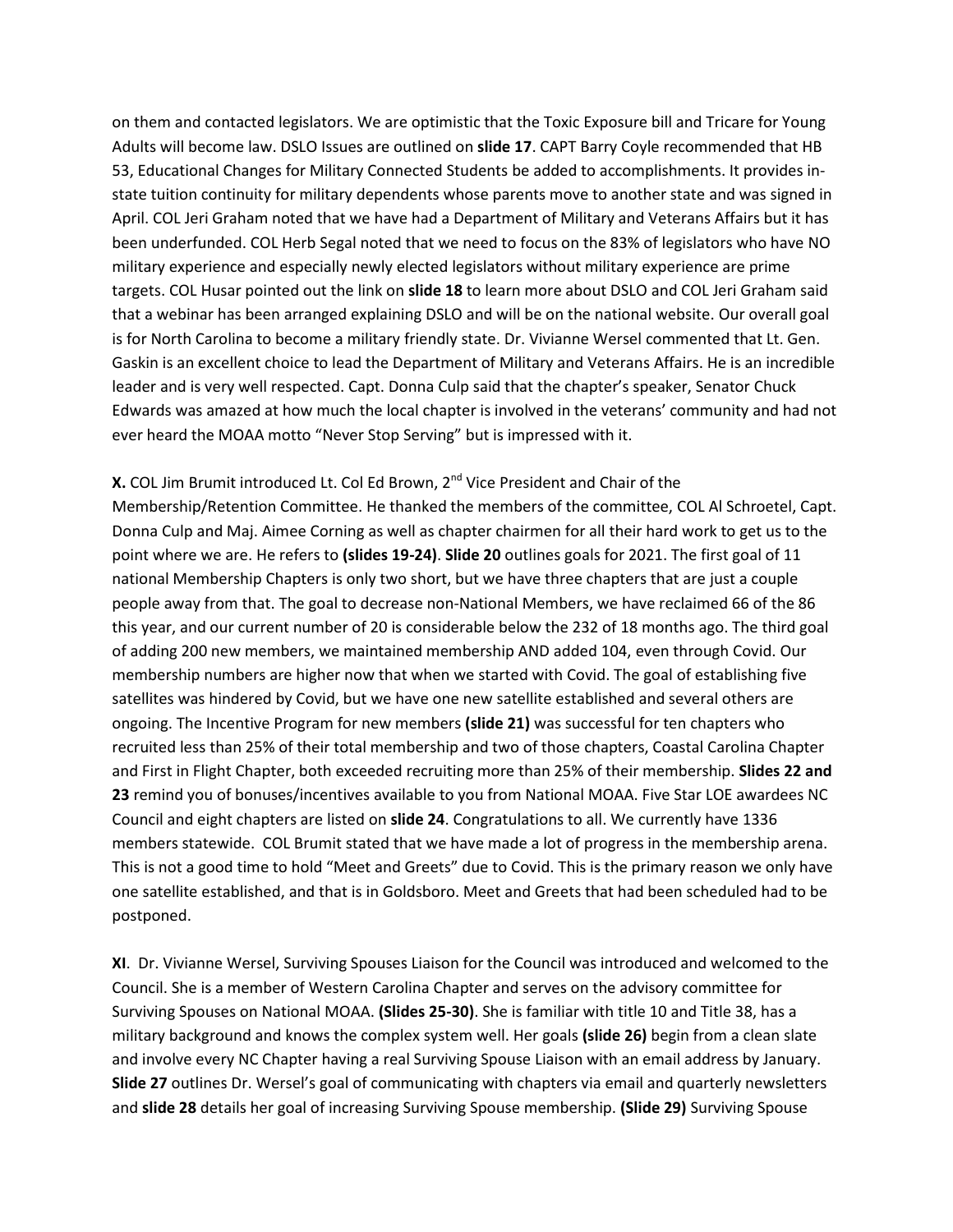Liaisons do NOT have to be a survivor and Surviving Spouses are NOT auxiliary members, but REAL members of MOAA. Life memberships transfer to the surviving spouse. **(Slide 30)** Identify and engage surviving spouses, solicit their opinions, empower them, bring other spouses into the design, and present this topic to the chapter outlining what you would like to have known. Be a good leader by bringing other people into the group. Dr. Wersel is available to answer questions and provide guidance to local liaisons and chapters. COL Jim Brumit commented that surviving spouses are valuable members and 11% of NC members are surviving spouses. You can have more than one liaison on the CM. Inform him when you have one or more liaisons identified. LTC Joe Anderson asked if a spouse of a nonmember of MOAA is eligible for membership based on the deceased spouse's eligibility to join. Dr. Wersel said that the answer is yes. COL Brumit noted that many benefits are available to surviving spouses and we need to learn about them. LCDR Steve Tucker asked if a surviving spouse can serve in any board office of a chapter and the answer is yes, surviving spouses are real members, not auxiliary members. Remove the section Auxiliary Members from your Committee Module.

**XII**. Takeaways from yesterday's MOAA's 2021 Council and Chapter Leaders' Virtual Workshop will be included on **Slides 31 and 32**. COL Jim Brumit reported that there were 106 participants from eight states. Thirty-five were from NC. Thank you for participating and asking key questions. (This has been corrected/updated since this meeting to 45 participants from North Carolina.) For your takeaways, think about what was important to you. Consider two questions: How have you focused on the strategic plans of MOAA and the goals of NCCOC? and how have National and Council supported you? What are we (National MOAA and NCCOC) doing well and what can we do better? What should we NOT do? Please include these responses in an email to COL Brumit who will collect and send to CAPT Ehrhardt who will send out the updated slides.

**XIII. (Slide 33)** COL Jim Brumit went over the dates and events.

- Apply the second time for the \$300 if you are applying for satellite creation or for a Rally/Meet and Greet to increase chapter membership. You MUST say that USAA is sponsoring the event.
- Monthly virtual roundtables have been held for chapter presidents and council presidents. Be sure that you are getting the invites from National. The next one is 30 September on Recruiting and 28 October will be on Retention and Succession Planning.
- You should already have invites for the annual LOE ceremony in October.
- Scholarship applications are due 1 November.
- Our 12-13 November Annual Meeting will be in person to recognize chapters and personnel. We will have one speaker on Friday evening and another on Saturday.
- Be sure to include community outreach events, especially if you received a Community Outreach Grant, on LOE applications for 2021.
- Dues are due to NCCOC 31 January. To reconcile the statement from the treasurer, subtract for members who do not pay dues. For example, you can subtract \$150 if you have 100 people on your CM who do not pay dues.
- Applications for the COL Marvin J. Harris Awards are due 1 February.